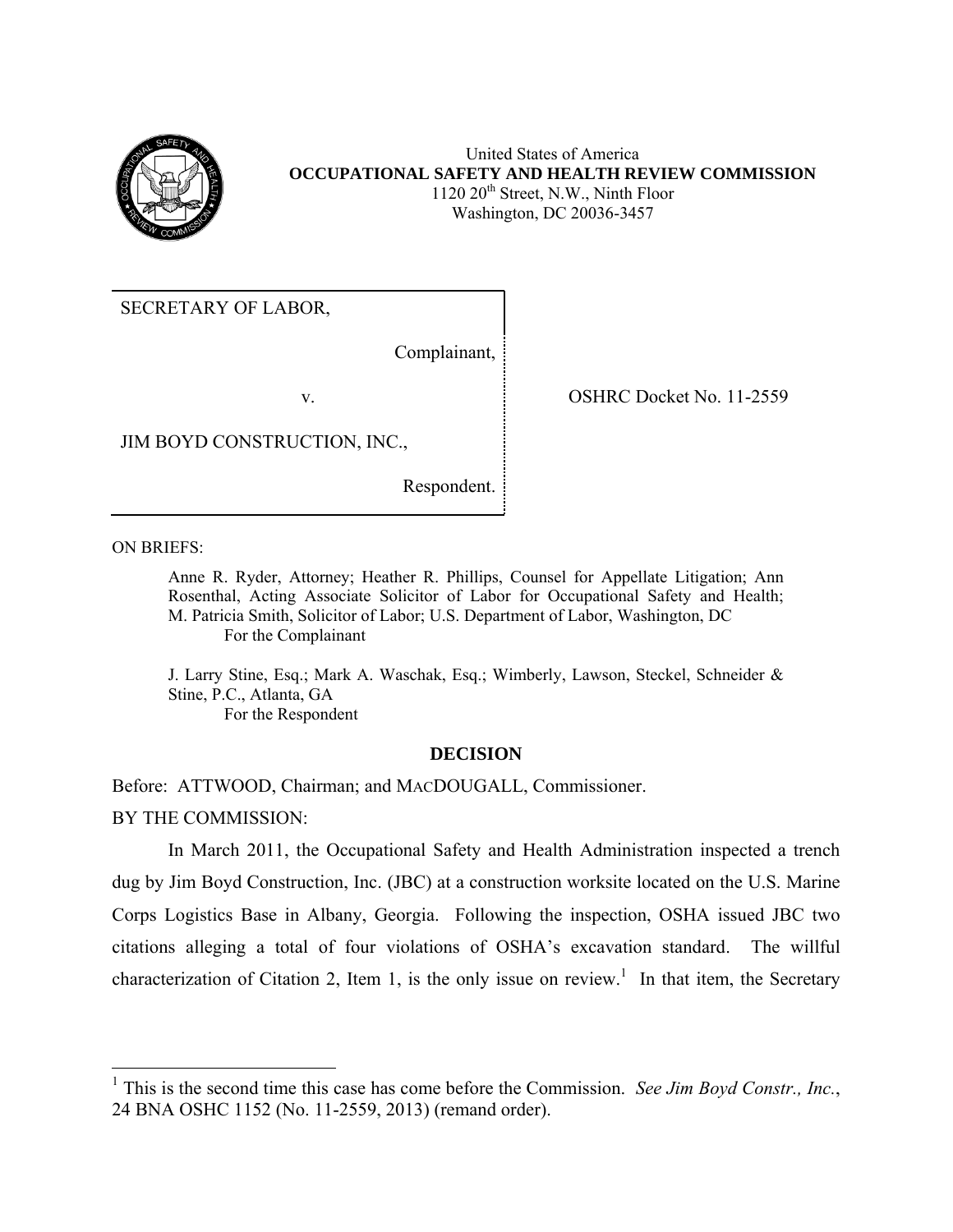alleged that JBC violated 29 C.F.R.  $\S$  1926.652(a)(1), which requires that the walls above a trench shield be sloped back so that the base of the slope is below the top of the shield.<sup>2</sup>

Following a hearing, former Administrative Law Judge Ken S. Welsch affirmed the violation but characterized it as serious, stating that "[a]lthough on a technical level it could be argued that [JBC] substituted [its] judgment" for that of the cited standard, the company "had reason to believe that the construction of the trench was acceptable" because third-party safety personnel did not object to its design. For the reasons that follow, we reverse the judge's decision, affirm the violation as willful, and assess a penalty of \$27,500.

#### **BACKGROUND**

At the time of the inspection, the trench measured approximately 600 feet in length, and ranged from 12 to 16 feet in width and 2 to 12 feet in depth. The trench's nearly vertical walls were, as stipulated by the parties, composed of Type B soil, and in most areas the ground on either side of the trench was covered by a 12-to-18 inch thick concrete slab. Inside the trench were numerous, pre-existing pipes that crisscrossed the trench and each other. For the project, JBC rented trench shields that measured 6 to 8 feet in height. The trench shields were not installed uniformly, and several areas of the trench's walls were left unprotected. The only unprotected areas at issue on review are the portions of the trench walls that extended from 2 to 4 feet above the tops of some of the shields.

JBC's supervisor at the worksite, superintendent Daniel Layfield, was the company's only employee to testify at the hearing. He acknowledged that the trench shields were "[p]robably not" in compliance with  $\S$  1926.652(a)(1), but stated that he had "installed [them] to the best of [his] ability." Layfield explained that the trench's pre-existing pipes made stacking the shields (so that they would rise above the top of the trench's vertical walls) difficult, and that he believed stacking them would have increased the risk of contacting overhead power lines

<sup>&</sup>lt;sup>2</sup> Section 1926.652(a)(1) generally requires use of a cave-in protective system "designed in accordance with paragraph (b) or  $(c)$ ...." Paragraph (b), which applies to sloping and benching systems, requires that when a trench shield does not extend up to the top of a trench, the soil on each side of the shield must be sloped back so that the top of the shield rises at least 18 inches above the top of the vertical portion of the walls. 29 C.F.R. § 1926.652(b); 29 C.F.R. pt. 1926, subpt. P, app. B, fig. B-1 (Vertically Sided Lower Portion). Paragraph (c), in relevant part, requires that the employer follow the shield manufacturer's tabulated data, which here requires that the ground above the shield also be sloped, starting at a point six inches below the top of the shield, with a maximum allowable slope of 1:1. 29 C.F.R.  $\S$  1926.652(c)(2). For deeper trenches, the tabulated data state that employers may stack the shields.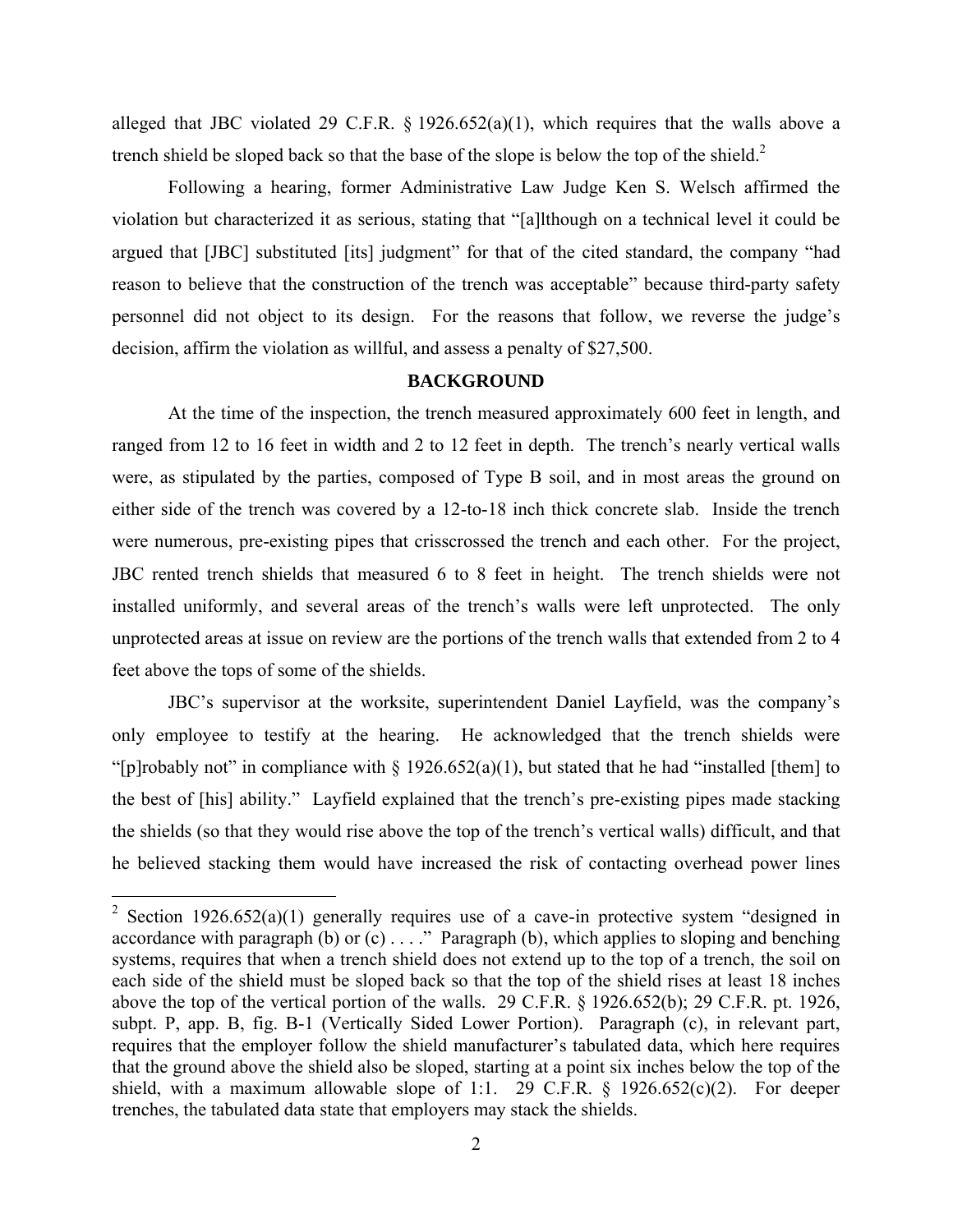when hoisting pipe into the trench. He admitted that beyond considering whether to stack the shields, he "did nothing else to the ditch" because he believed "[t]here was no hazard." According to Layfield, his belief was based on the fact that safety representatives from the marine base, and from the project's construction manager and general contractor, had all inspected the trench and "had no problem with what [he] had installed."

### **DISCUSSION**

## **I. Characterization**

"The hallmark of a willful violation is the employer's state of mind at the time of the violation—an 'intentional, knowing, or voluntary disregard for the requirements of the Act or . . . plain indifference to employee safety.' " *Kaspar Wire Works, Inc.*, 18 BNA OSHC 2178, 2181 (No. 90-2775, 2000) (quoting *Valdak Corp.*, 17 BNA OSHC 1135, 1136 (No. 93-0239, 1995)), *aff'd*, 268 F.3d 1123 (D.C. Cir. 2001). In proving a violation was willful, "it is not enough for the Secretary to show that an employer was aware of conduct or conditions constituting the alleged violation," as "such evidence is already necessary to establish any violation . . . ." *Hern Iron Works, Inc.*, 16 BNA OSHC 1206, 1214 (No. 89-433, 1993). Instead, the Secretary must show that "the employer was actually aware, at the time of the violative act, that that the act was unlawful, or that it possessed a state of mind such that if it were informed of the standard, it would not care." *AJP Constr., Inc. v. Sec'y of Labor*, 357 F.3d 70, 74 (D.C. Cir. 2004) (quoting *Propellex Corp.*, 18 BNA OSHC 1677, 1684 (No. 96-0265, 1999)) (emphasis omitted).

Before the judge and again on review, the Secretary argues that the excavation violation was willful because Layfield knew the trench shields did not comply with § 1926.652(a)(1), but disregarded the standard's sloping requirement because he believed the trench was safe. To prove intentional disregard, the Secretary must show that the employer (1) had a heightened awareness of the "applicable standard or provision prohibiting the conduct or condition" and (2) "consciously disregarded the standard." *Fluor Daniel v. OSHRC*, 295 F.3d 1232, 1239-40 (11th Cir. 2002) (quoting *J.A.M. Builders Inc. v. Herman*, 233 F.3d 1350, 1355 (11th Cir. 2000)); *see also Sal Masonry Contractors, Inc.*, 15 BNA OSHC 1609, 1611 (No. 87-2007, 1992) ("To show intentional disregard of a standard, there must be evidence that the employer knew of the applicable standard prohibiting the condition and that it consciously disregarded it.").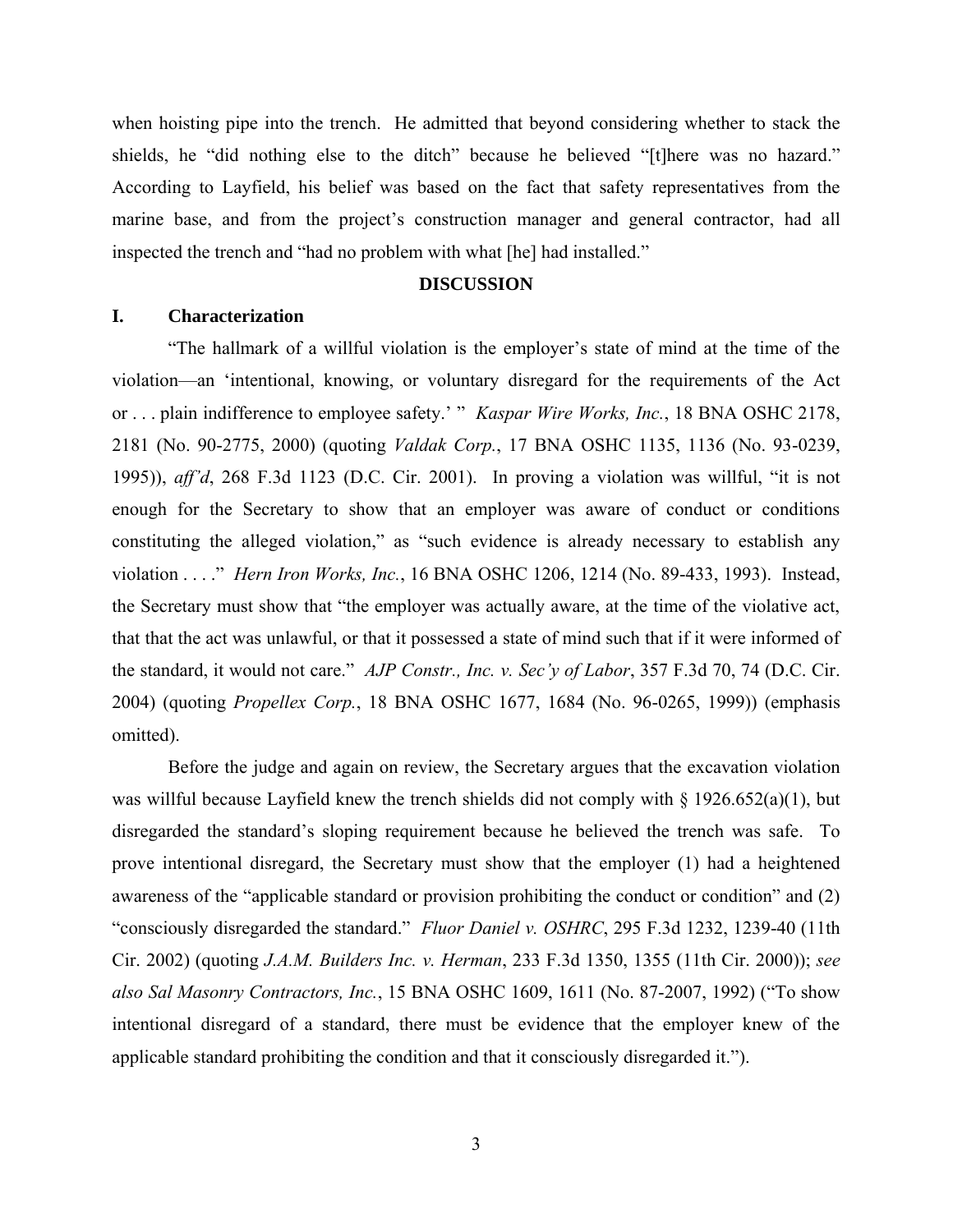We find that Layfield's hearing testimony, along with evidence of his work experience, establishes a heightened awareness of the cited standard's requirement that is imputed to JBC. *See Fluor Daniel*, 295 F.3d at 1239-40 (awareness of cited requirements established through the testimony of the employer's safety officer, the employer's existing knowledge of the danger, and a prior emergency at the employer's facility); *Conie Constr.*, 16 BNA OSHC 1870, 1872 (No. 92-0264, 1994), *aff'd*, 73 F.3d 382 (D.C. Cir. 1995) (supervisor's heightened awareness established by previous violation of similar standards and testimony "that he had received specific training about the most recent OSHA regulations on excavations" imputed to employer in finding willfulness). At the hearing, Layfield demonstrated his knowledge of the cited requirement by testifying that  $\S 1926.652(a)(1)$  requires "the starting of your slope . . . 18 inches below the top of your box," but where there is no sloping, like in the trench at issue here, "[y]ou would have to stack the box[es]." Layfield clarified that he had this knowledge before the OSHA inspection, explaining that prior to the inspection he had actually considered stacking the shields. In addition, the record shows that he had extensive trenching experience—at the time of the inspection, Layfield had been engaged in excavation work for more than twenty-five years and had completed at least three trench safety courses, including one that specifically covered OSHA's Subpart P excavation standards.

 We also agree with the Secretary that Layfield's testimony establishes conscious disregard. According to Layfield: (1) he knew the trench was "probably not" in compliance with the cited standard; (2) he had actually considered stacking the shields to make the trench compliant; and (3) he chose not to stack the shields because he believed that stacking would increase the risk of contact with overhead power lines. *Fluor Daniel*, 295 F.3d at 1240; *Kaspar Wire Works*, 18 BNA OSHC at 2181. Layfield's contemporaneous consideration of whether to stack the shields (a means of complying with the standard) shows that he knew the trench was not in compliance at the time of the violation.<sup>3</sup> JBC's only rebuttal to Layfield's testimony is its claim that there is no reference in time to when he reached his stated conclusions, and therefore his testimony cannot establish conscious disregard. JBC ignores, however, that in explaining

<sup>&</sup>lt;sup>3</sup> At the hearing, JBC argued that Layfield's belief that complying with the cited standard would create a greater hazard is evidence that the violation was not willful. JBC, however, has never asserted the greater hazard defense and such evidence only shows that JBC was not plainly indifferent to employee safety—it does not change the fact that Layfield knew of the cited requirement and chose not to comply with it.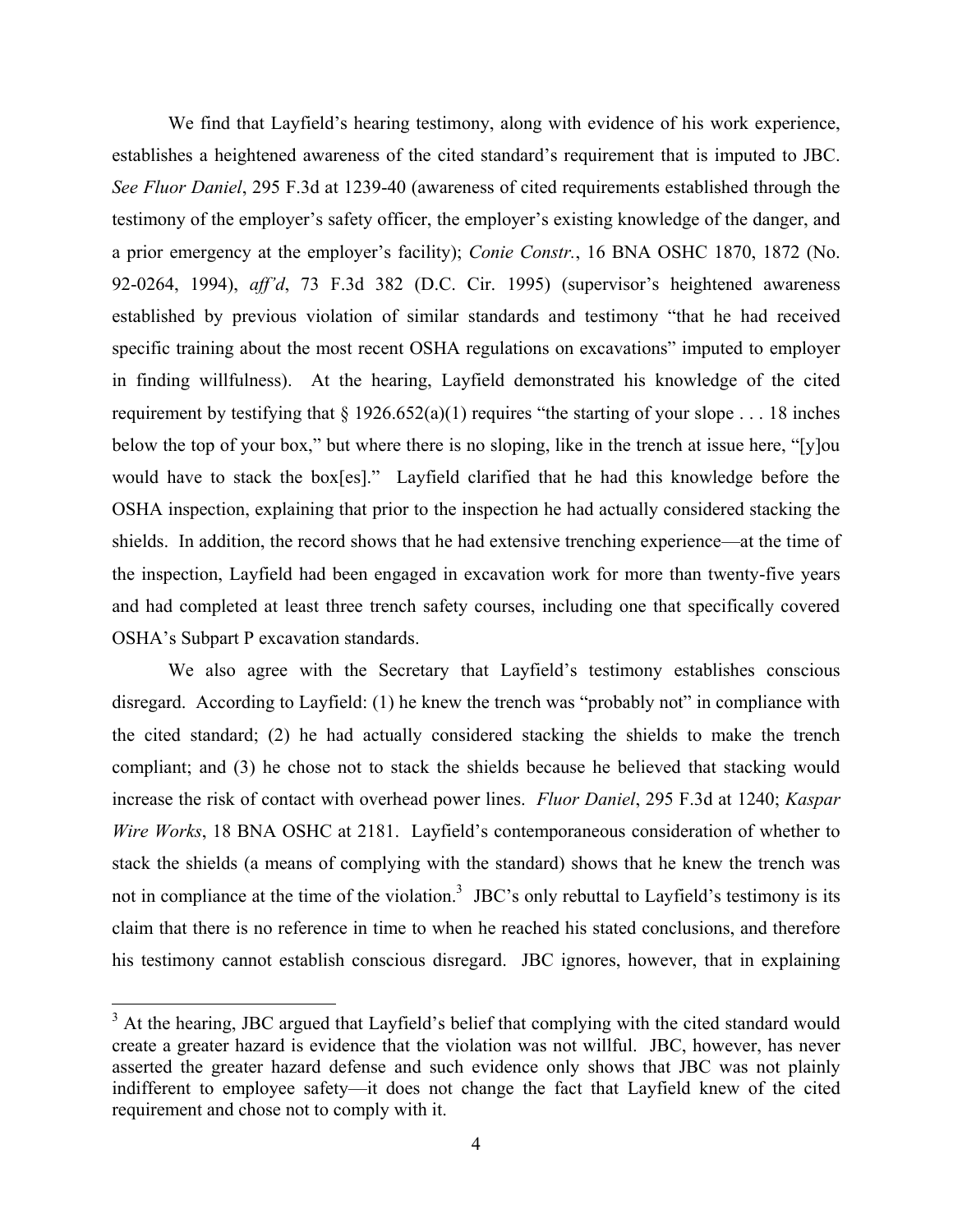why he decided not to stack the shields, Layfield's testimony shows that he made that decision *at the time the violation occurred*—"I *felt* like it would bring more hazards to try to stack this box with the overhead utilities . . . ." (Emphasis added.)

In sum, the record establishes that JBC—through its supervisor, superintendent Layfield—had a heightened awareness of the cited requirement and consciously disregarded it. Thus, the Secretary has established that the violation was willful.

# **II. Good Faith Effort Defense**

In rejecting the violation's willful characterization, the judge concluded that JBC "had reason to believe that the construction of the trench was acceptable." As the Secretary argues on review, the judge's conclusion actually rests on the good faith belief defense to willfulness, even though he never explicitly identified it as such in his decision. *See Sec'y of Labor v. Williams Enters., Inc.*, 876 F.2d 186, 188-89 (D.C. Cir. 1989) (judge's "failure to *label* his analysis with its correct name" does not "free him from the standards developed by the Commission for [his] line of reasoning"). The Commission, and many circuit courts, have long held that a violation is not willful if the employer shows that it "exhibited a good faith, reasonable belief that its conduct conformed to law, . . . or [] it made a good faith effort to comply with a standard or eliminate a hazard." *Am. Wrecking Corp. v. Sec'y of Labor*, 351 F.3d 1254, 1263 (D.C. Cir. 2003) (citations omitted).<sup>4</sup>

On review, JBC has expressly waived the good faith belief defense, claiming that it is not "assert[ing] a 'good faith' substitution of judgment defense."<sup>5</sup> The company does assert, however, that it "made good faith *efforts* to comply with the standard" which, it claims, should obviate willfulness. (Emphasis added.) The test for good faith is an objective one—"whether the employer's efforts were objectively reasonable even though they were not totally effective in eliminating the violative conditions." *A.E. Staley Mfg. Co.*, 19 BNA OSHC 1199, 1202 (No. 91-

<sup>&</sup>lt;sup>4</sup> In contrast, the Eleventh Circuit (to which this case could be appealed based on the worksite's location in Georgia) has held that an employer's "good faith disregard of the regulations" or good faith "*belief* that its alternative program meets the objectives of OSHA's regulations" is "irrelevant" to whether a violation was willful. *Reich v. Trinity Indus., Inc.*, 16 F.3d 1149, 1153 (11th Cir. 1994) (emphasis added); *Fluor Daniel*, 295 F.3d at 1240 ("Allowing a willful violation to be imposed only in cases of bad faith would unduly restrict OSHA's authority to impose its most severe sanction, and thus undermine the congressional purpose of creating a strong and effective federal job safety statute.") (internal quotation marks and citations omitted).

 $<sup>5</sup>$  Given JBC's waiver of this defense, we do not address it.</sup>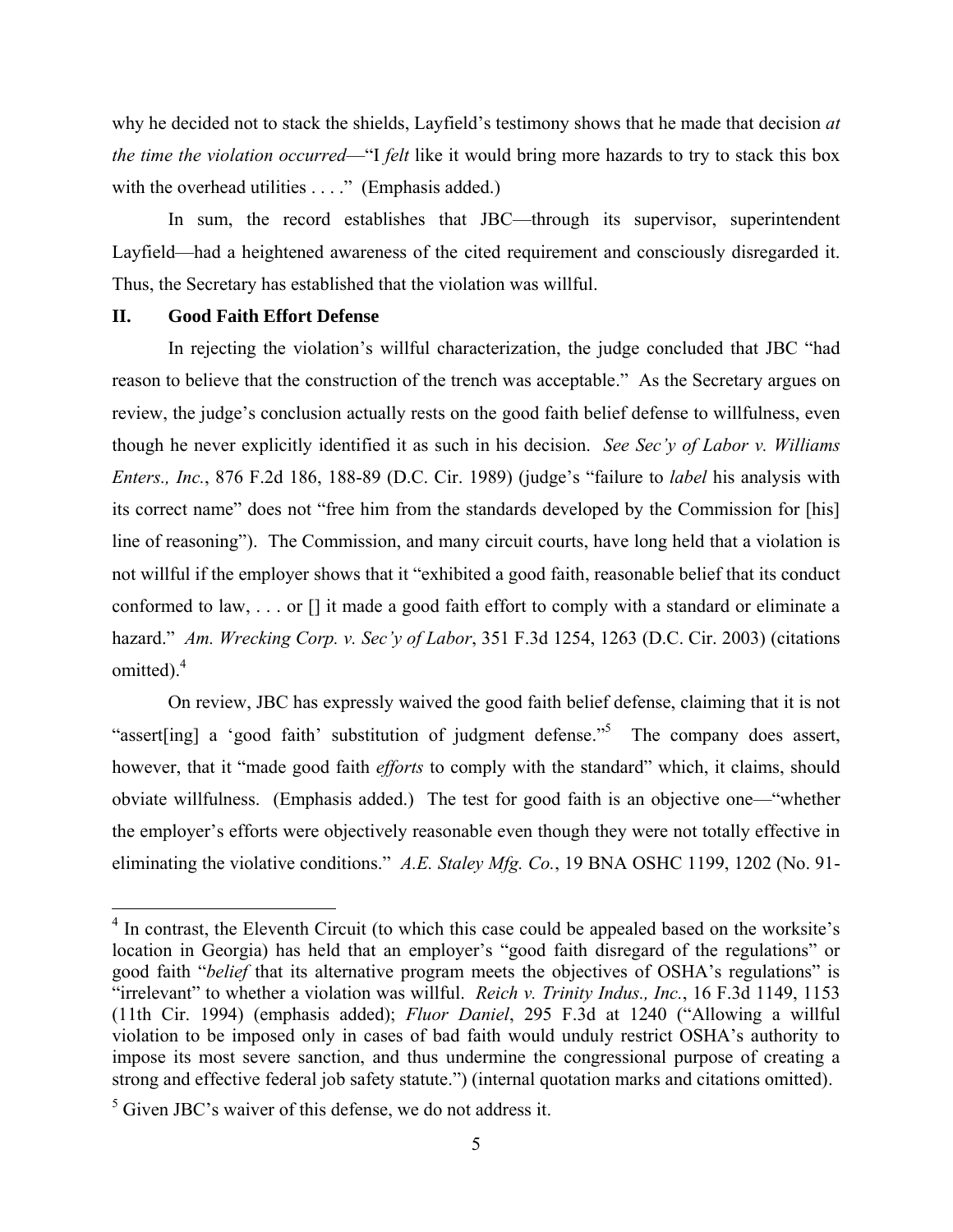0637, 2000) (consolidated), *aff'd*, 295 F.3d 1341 (D.C. Cir. 2002). However, in cases involving conscious disregard (as opposed to plain indifference), "[t]he [employer's] good faith effort" must also have been made in "an effort to comply *with the cited provision[]*." *See Calang Corp.*, 14 BNA OSHC 1789, 1793 (No. 85-319, 1990). *See also Lanzo Constr. Co.*, 20 BNA OSHC 1641, 1648 (No. 97-1821, 2004) ("[A]n employer may defend against a showing of willfulness by producing evidence tending to show that it acted in good faith *with respect to the requirements of the standard at issue*.") (emphasis added), *aff'd*, 150 F. App'x 983 (11th Cir. 2005) (unpublished). Furthermore, the burden of proof for good faith is on the employer. *N. Landing Line Constr. Co.*, 19 BNA OSHC 1465, 1476 (No. 96-0721, 2001) (citing *Morrison-Knudsen Co.*, 16 BNA OSHC 1105, 1124 (No. 88-572, 1993)).

According to JBC, Layfield took numerous "actions" to comply with the standard, such as properly installing the trench shields in non-obstructed areas of the trench, considering whether to stack the trench shields in the cited areas, and consulting with three other safety representatives at the worksite.<sup>6</sup> These actions, however, are insufficient to negate willfulness. With regard to the first action, compliance in other areas of the trench is not "an effort to comply with the cited provision[]" in the *deficient areas of the trench*. As to the other actions, although JBC claims they were taken to render the workplace safe, we find they were in lieu of compliance; not an effort to comply. *See Calang Corp.*, 14 BNA OSHC at 1793. Stated simply, the fact that JBC may have believed its "actions" regarding the deficient areas made the trench safe does not constitute a good faith effort to comply with the cited standard.

Throughout its review brief, JBC also repeatedly points to its general effort to comply with *other* excavation requirements (often in different areas of the trench) as an effort to comply

 $\overline{a}$ 

<sup>&</sup>lt;sup>6</sup> In its review brief, JBC points to statements made by the OSHA compliance officer—such as his "acknowledg[ment] that [JBC] had tried to address [the safety] issue by talking . . . with the rental company that provided the trench boxes, and had correctly installed trench boxes in other portions of the project"—as evidence that it made a good faith effort to comply. Whether any of JBC's asserted efforts constitute a "good faith effort" is a "question of law, and therefore constitutes a legal determination about which the CO was incapable of testifying." *Spirit Aerosys., Inc.*, 25 BNA OSHC 1093, 1096 n.5 (No. 10-1697, 2014) (citing *Advanced Display Sys., Inc. v. Kent State Univ.*, 212 F.3d 1272, 1283 (Fed. Cir. 2000)). Accordingly, "neither the Secretary nor the Commission is bound" by any of the CO's purported legal conclusions. *See GEM Indus., Inc.*, 17 BNA OSHC 1184, 1187 n.6 (No. 93-1122, 1995) ("[N]either the Secretary nor the Commission is bound by an erroneous interpretation of the Act made by a representative of the Secretary.").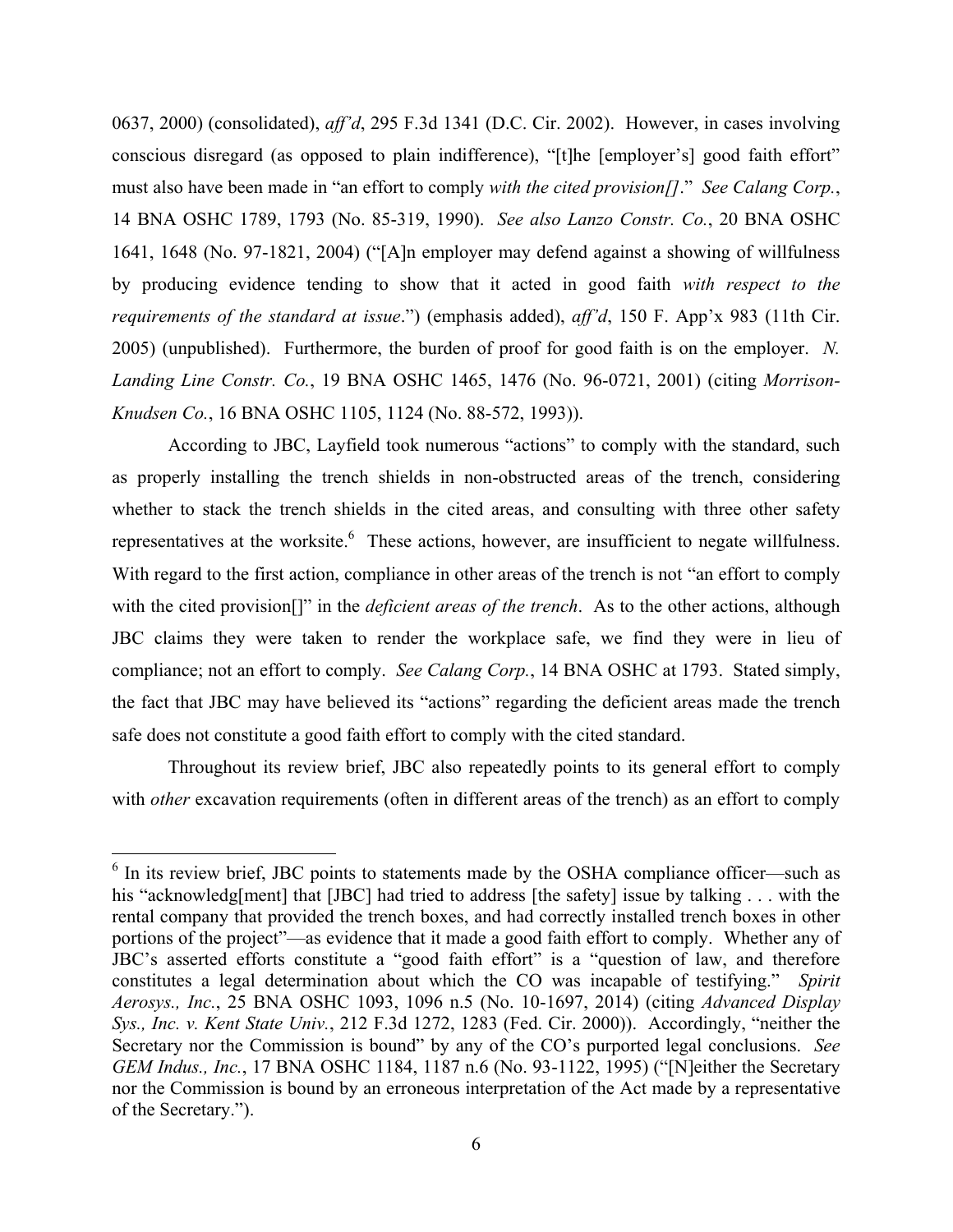with the cited requirement in the deficient areas. However, JBC never identifies specific measures it took to bring the deficient areas of the trench into compliance with the cited requirement. Furthermore, JBC's alleged actions, such as considering whether to stack the trench shields or consulting with other safety personnel, were not attempts to comply with the standard in the cited areas—they merely explain why JBC *believed* its noncompliance was permissible. That belief is irrelevant, as JBC expressly waived the good faith belief defense on review.

JBC further contends that the company's compliance with the cited requirement in the non-obstructed areas of the trench, as well as with several of the excavation standard's other requirements, is inconsistent with a willful state of mind. Compliance in one area of a worksite does not constitute an effort to comply in a completely different area—a willful violation is not limited to situations or areas for which compliance was easy or convenient. *Lanzo Constr.*, 20 BNA OSHC at 1649 (employer's compliance with § 1926.652(a)(1) in other areas of trench did not constitute good faith effort to comply, but instead illustrated "a heightened awareness of the requirements of the standard"); *A.G. Mazzocchi, Inc.*, 22 BNA OSHC 1377, 1388 (No. 98-1696, 2008) (employer's partial compliance did not negate its decision to knowingly violate the standard); *V.I.P. Structures Inc.*, 16 BNA OSHC 1873, 1875 (No. 91-1167, 1994) (employer's inability to install safety nets at worksite due to mud was not sufficient to negate willfulness).

As for JBC's claim that its compliance with some of the excavation standard's other requirements shows that it "did not do nothing," the company relies on Commission and circuit court cases addressing plain indifference, not conscious disregard. While such compliance might show JBC was not plainly indifferent to employee safety, it has no bearing on whether the company intentionally disregarded the requirement at issue here. *See Aviation Constructors, Inc.*, 18 BNA OSHC 1917, 1920 (No. 96-0593, 1999) (willful characterization based on conscious disregard, despite evidence of employer's "efforts to comply with the standard"). Moreover, JBC failed to pursue other options for complying with the cited standard, such as sloping the excavation walls, obtaining taller trench shields, or—if complying with the cited requirement was as "extremely difficult" as JBC now claims—using a registered professional engineer (RPE) to design a protective system, as permitted under the standard. *See Calang Corp.*, 14 BNA OSHC at 1793 (requiring employer to show it attempted to comply with *all* alternative means of compliance available under standard); 29 C.F.R. § 1926.652(b)(4)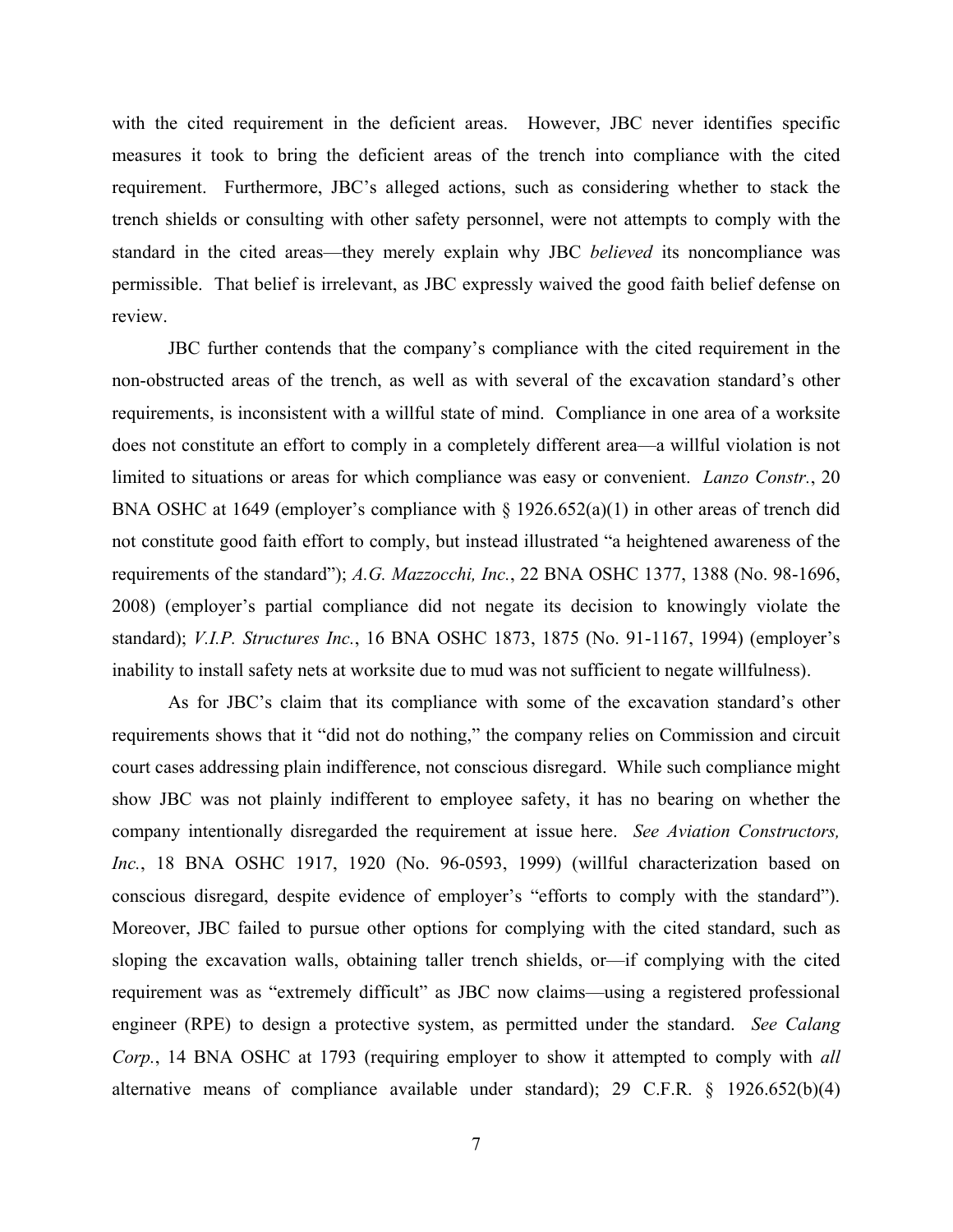(sloping/benching designed by RPE), (c)(4) (support, shield, and other systems designed by RPE).

Finally, JBC maintains that its "actions" were reasonable because other safety personnel at the worksite approved of the trench's design. However, as explained above, these opinions merely relate to the reasonableness of JBC's belief that the noncompliant aspect of the trench posed no hazard; they do not negate the company's awareness of the standard's requirement and failure to act accordingly. Put another way, even if JBC's belief were somehow relevant to the good faith effort defense, it is not "objectively reasonable" for an employer to ignore a known requirement on the basis that third-party safety personnel did not object. *See V.I.P. Structures*, 16 BNA OSHC at 1875 (emphasizing that "[r]esponsibility under the Act . . . rests ultimately upon each employer . . . ."). Therefore, we find JBC's alleged efforts were not objectively reasonable, and it has not established the good faith effort defense.

## **III. Penalty**

In assessing a penalty, the Commission gives due consideration to: (1) "the size of the business of the employer being charged," (2) "the gravity of the violation," (3) "the good faith of the employer," and (4) "the history of previous violations." OSH Act  $\S 17(j)$ , 29 U.S.C.  $\S 666(j)$ . The gravity of the violation is the "principal factor in a penalty determination and is based on the number of employees exposed, duration of exposure, likelihood of injury, and precautions taken against injury." *Siemens Energy & Automation, Inc.*, 20 BNA OSHC 2196, 2201 (No. 00-1052, 2005).

On review, neither party addresses the appropriateness of the penalty. The Secretary proposed a \$49,000 penalty, reasoning that the gravity of JBC's violation was high due to the high probability that the trench would collapse, and included a 30 percent reduction on the basis of JBC's small size. Having affirmed the violation as serious, the judge assessed a penalty of \$4,500, which included the size reduction and a \$400 reduction based on his finding that "JBC ha<sup>[d]</sup> [not] received [any] prior citations." The judge agreed with the Secretary's gravity assessment, stating that "[t]he violation was of high severity due to the potential seriousness of any injuries had the trench collapsed"—a "possibility" which he stated "was increased" by "the heavy equipment operating in the area" and the "concrete slab" covering the ground adjacent to the trench.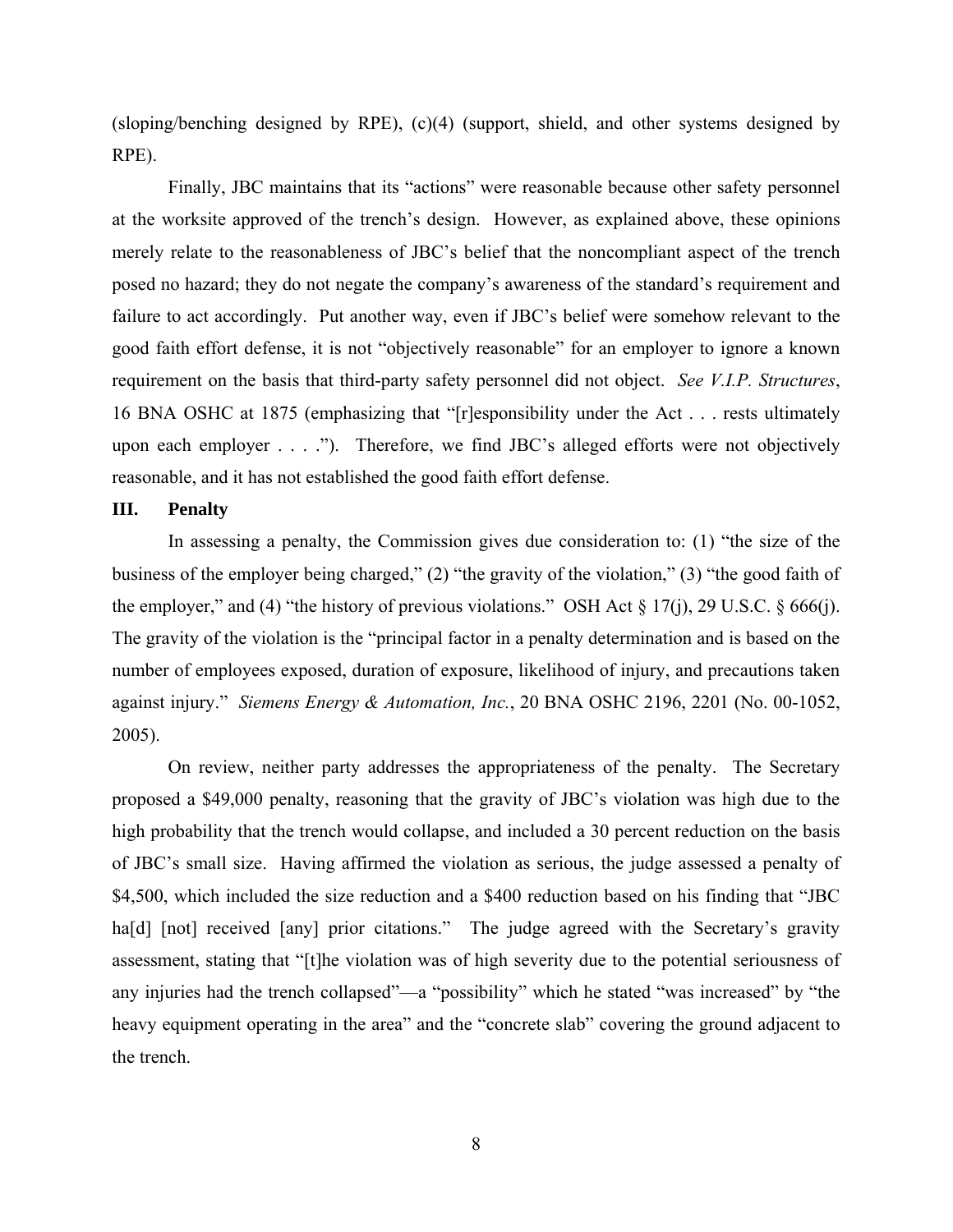We agree that a reduction for size is appropriate because JBC has only 40 employees, but disagree with the judge's gravity assessment. The company used trench shields in the cited areas of the trench, which we find significantly reduced both the likelihood and severity of potential injury. Thus, we find that the gravity of the violation is moderate. For purposes of determining an appropriate penalty, we also note that the company consulted with safety representatives from the marine base, and from the project's construction manager and general manager. In light of these consultations, coupled with the use of the trench shields, we find that a penalty reduction for some good faith is warranted. *See Aviation Constructors*, 18 BNA OSHC at 1922 ("While we find that [the employer] did not make good faith efforts to comply with respect to the particular provision of the standard at issue here, we nevertheless conclude that [the] overall circumstances should be taken into consideration in assessment of an appropriate penalty [for a willful violation]."); *Manganas Painting Co., Inc.*, 21 BNA OSHC 2043, 2055 (Nos. 95-0103, 2007) (consolidated) (good faith can be mitigating factor in determining penalty for willful violation), *rev'd in part on other grounds*, 540 F.3d 519 (6th Cir. 2008). Accordingly, we assess a penalty of \$27,500.

# **ORDER**

We affirm Citation 2, Item 1 as willful, and assess a total penalty of \$27,500.

SO ORDERED.

/s/ Cynthia L. Attwood Chairman

/s/ Heather L. MacDougall

Dated: November 16, 2016 Commissioner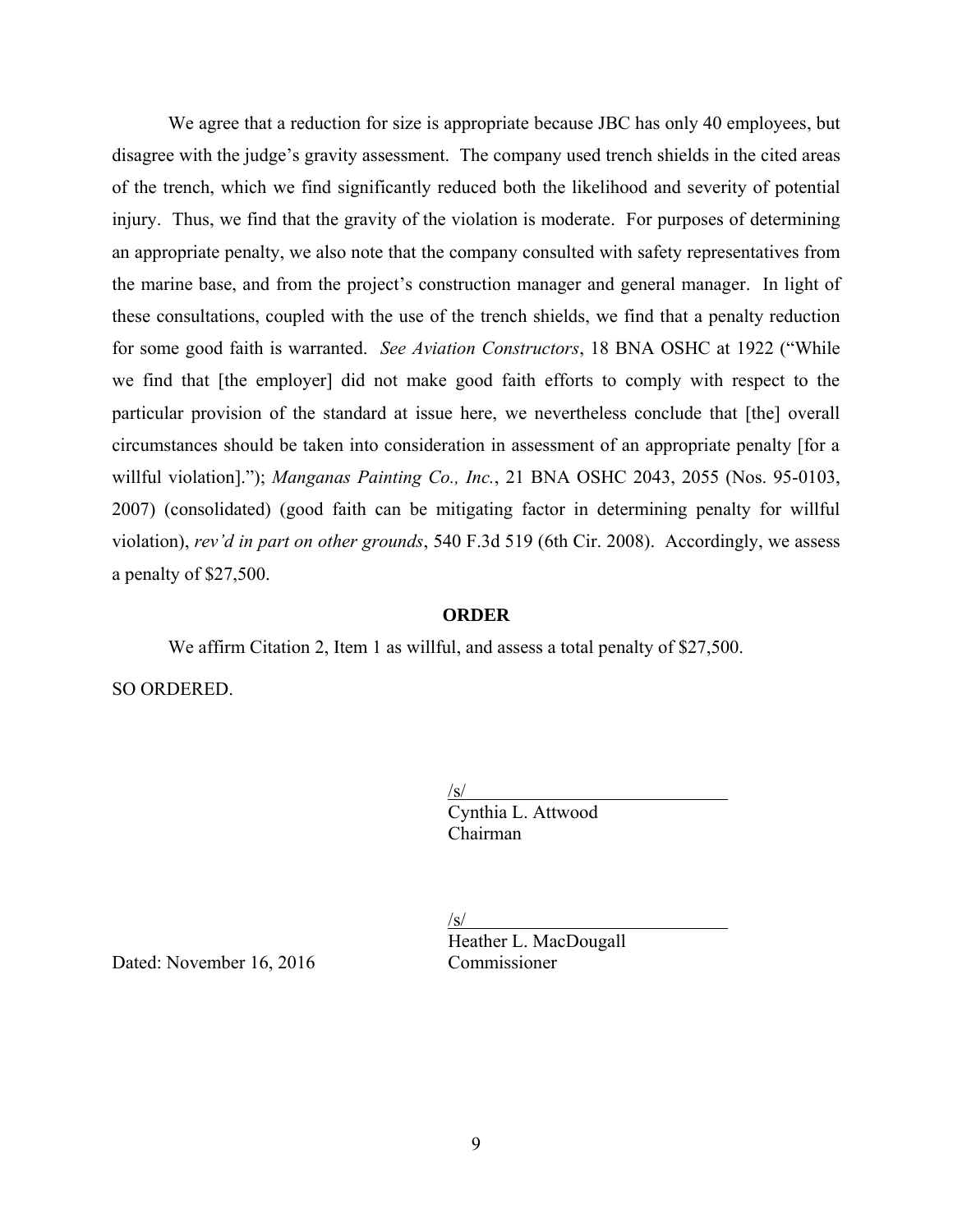#### United States of America **OCCUPATIONAL SAFETY AND HEALTH REVIEW COMMISSION** 1924 Building - Room 2R90, 100 Alabama Street, SW

Atlanta, Georgia 30303-3104

Secretary of Labor,

Complainant,

v. COSHRC Docket No. 11-2559

Jim Boyd Construction, Inc.,

Respondent.

Appearances:

Karen E. Mock, Esq., U. S. Department of Labor, Office of the Solicitor Atlanta, Georgia For Complainant

J. Larry Stine, Esq., & Mark A. Waschak, Esq., Wimberly, Lawson, Steckel, Schneider & Stine, P.C. Atlanta, Georgia For Respondent

Before: Administrative Law Judge Ken S. Welsch

# **DECISION AND ORDER ON REMAND**

On September 26, 2013, the Review Commission remanded to the Court its decision in this matter issued June 13, 2013, to consider the applicability of the Eleventh Circuit decision in *ComTran Group, Inc. v. DOL, 722 F.3d 1304 (11<sup>th</sup> Cir. 2013) which was issued almost two weeks* later. In the *ComTran* decision as noted by the Commission*,* the Eleventh Circuit held that where "the Secretary seeks to establish that an employer had knowledge of misconduct by a supervisor, [he] must do more than merely point to the misconduct itself. To meet [his] prima facie burden, [he] must put forth evidence independent of the misconduct" such as "evidence of lax safety standards." *Id*. at 1316.